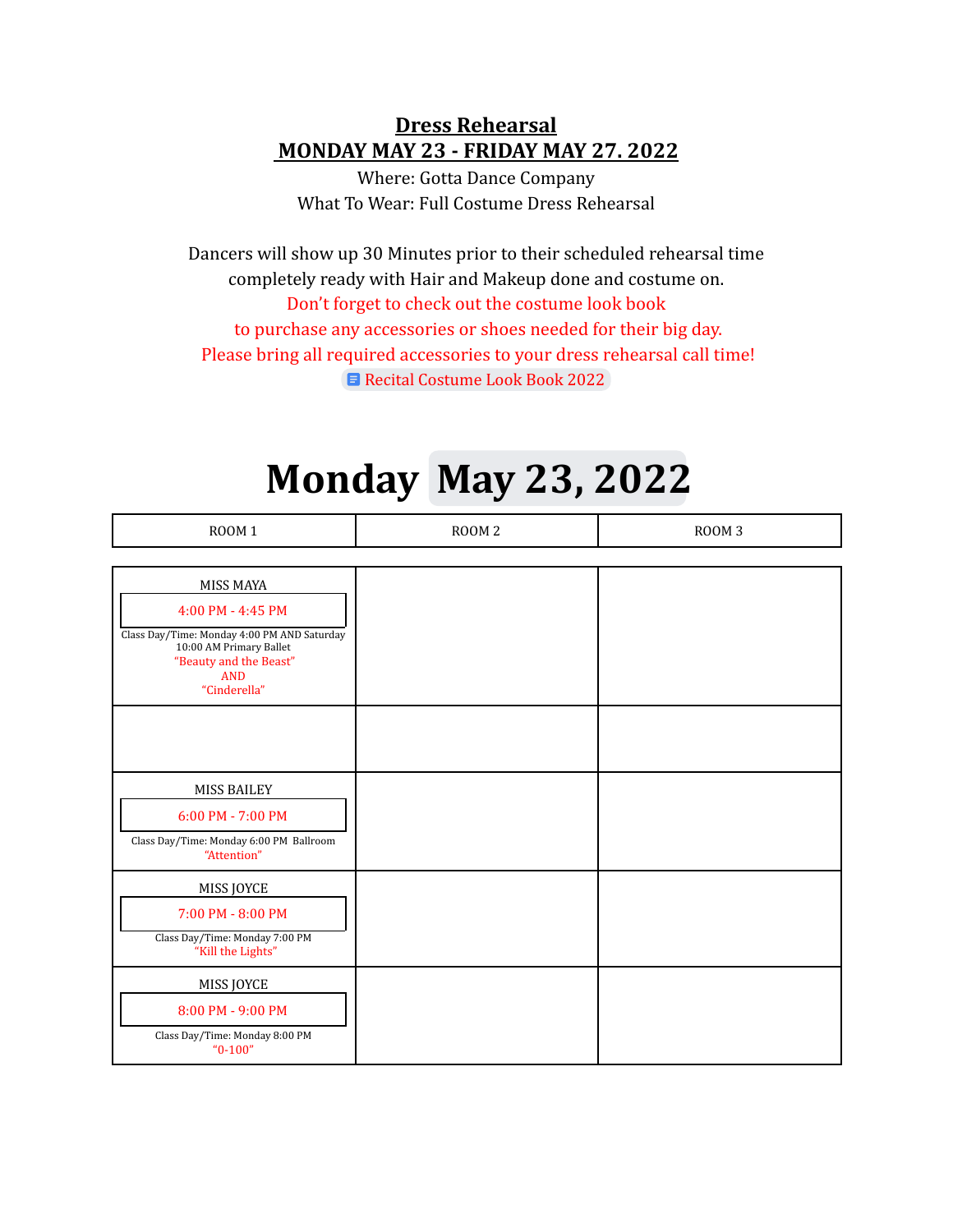## **TUESDAY May 24, 2022**

| <b>ROOM 1</b>                                              | ROOM <sub>2</sub> | ROOM 3 |
|------------------------------------------------------------|-------------------|--------|
|                                                            |                   |        |
| MISS MAYA                                                  |                   |        |
| 11:00 AM - 11:45 PM                                        |                   |        |
| Class Day/Time: Tuesday 11:00 AM<br>Disney Princess AND    |                   |        |
| Saturday 9 AM Disney Princess<br>"Little Black Rain Cloud" |                   |        |
| <b>AND</b><br>"Upon A Star                                 |                   |        |
|                                                            |                   |        |
|                                                            |                   |        |
|                                                            |                   |        |
|                                                            |                   |        |
|                                                            |                   |        |
|                                                            |                   |        |
|                                                            |                   |        |
|                                                            |                   |        |
| <b>MISS MADDIE</b>                                         |                   |        |
| 8:00 PM - 9:00 PM                                          |                   |        |
| Class Day/Time: Tuesday 8:00 PM                            |                   |        |
| "Blame it on the Boogie"                                   |                   |        |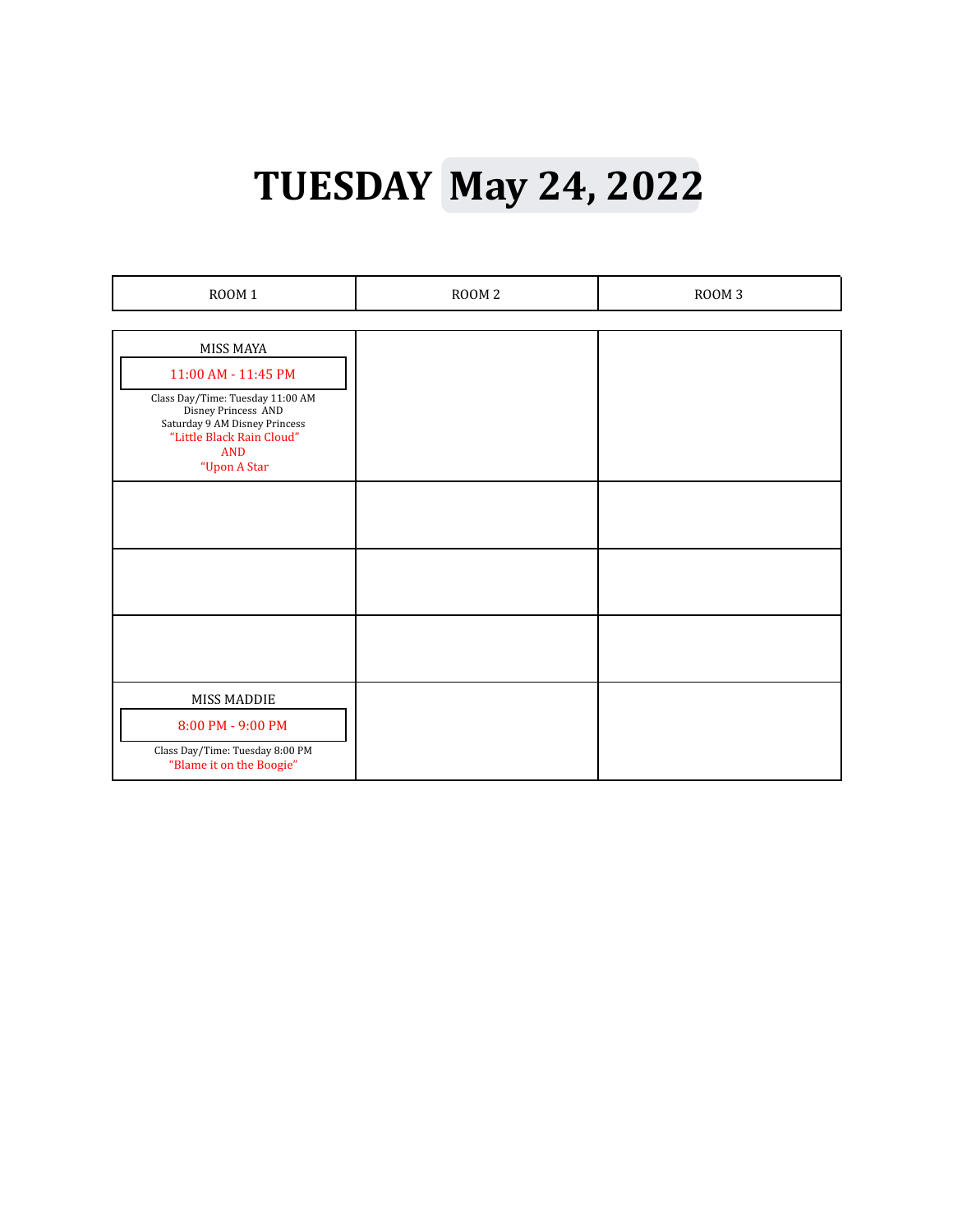# **WEDNESDAY May 25, 2022**

| ROOM <sub>1</sub>                                                                                                                                                                                  | ROOM <sub>2</sub> | ROOM <sub>3</sub> |
|----------------------------------------------------------------------------------------------------------------------------------------------------------------------------------------------------|-------------------|-------------------|
| <b>MISS MEGAN</b><br>4:00 PM - 4:45 PM<br>Class Day/Time: Wednesday 4:00 PM Hip<br>Hop/Tumble AND Saturday 11:00 AM Hip<br>Hop/Tumbling<br>"We Got This"<br><b>AND</b><br>"Can't Stop the Feeling" |                   |                   |
| MISS MEGAN<br>5:00 PM - 5:45 PM<br>Class Day/Time: Wednesday 5:00 PM Jazz Mus<br>Th. + Tap + Saturday 12:00 PM<br>"Surfin USA"                                                                     |                   |                   |
| <b>MISS MAKENNA</b><br>6:00 PM - 7:00 PM<br>Class Day/Time: Wednesday 6:00 PM Ballet<br>"Dream"                                                                                                    |                   |                   |
| MISS MAKENNA<br>7:00 PM - 8:00 PM<br>Class Day/Time: Wednesday 7:00 PM Lyrical<br>Contemporary<br>"Lean on Me"                                                                                     |                   |                   |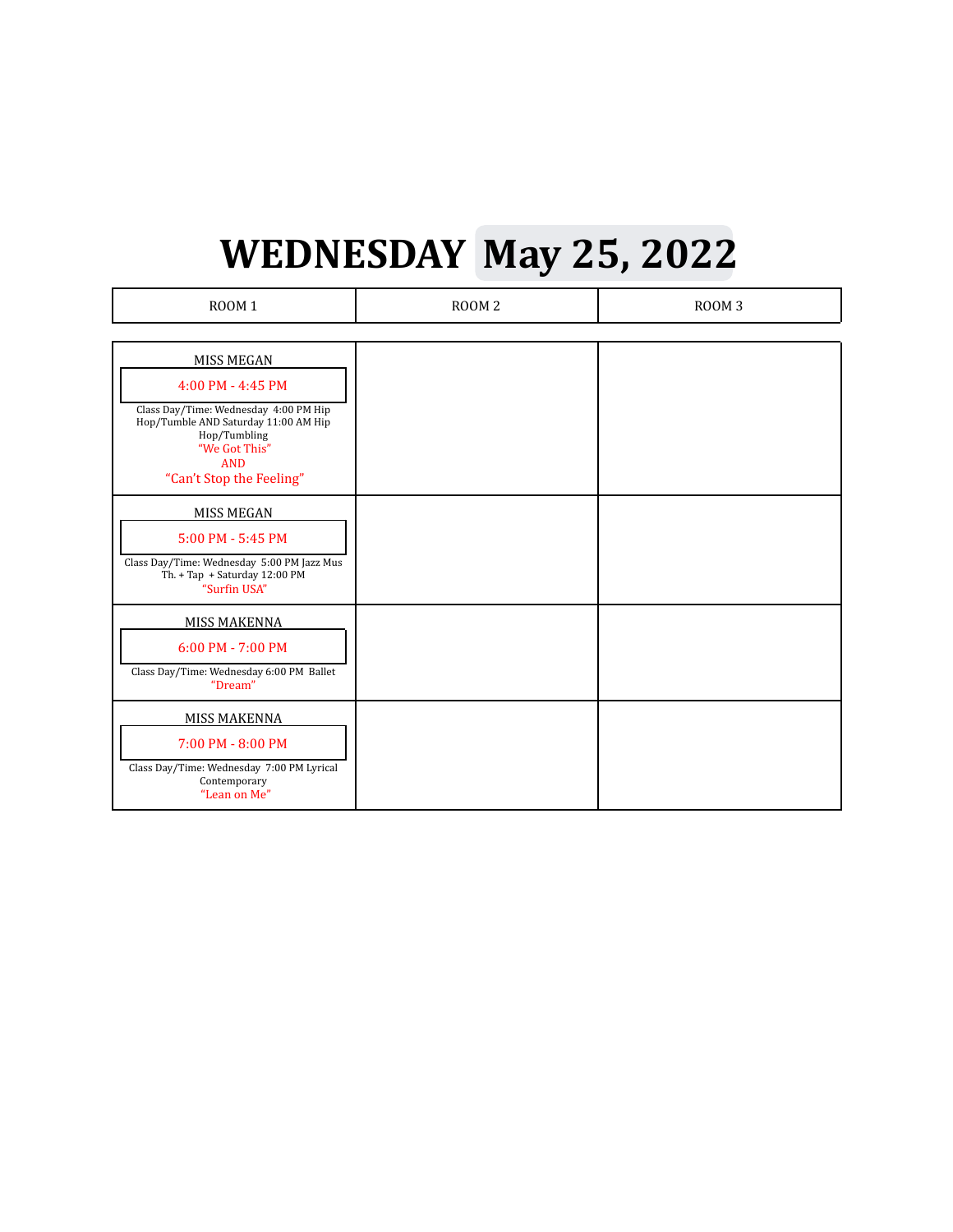## **THURSDAY May 26, 2022**

| ROOM <sub>1</sub>                                                                                                 | ROOM <sub>2</sub> | ROOM <sub>3</sub>                                                                                          |
|-------------------------------------------------------------------------------------------------------------------|-------------------|------------------------------------------------------------------------------------------------------------|
|                                                                                                                   |                   |                                                                                                            |
| MISS MEGAN<br>10:00 AM - 10:45 PM<br>Class Day/Time: Thursday 10:00 AM Hip<br>Hop/Tumble<br>"What's My Name"      |                   |                                                                                                            |
| MISS MAKENNA<br>4:00 PM - 5:00 PM<br>Class Day/Time: Thursday 4:00 PM Acro Tricks<br>"Pure Imagination"           |                   |                                                                                                            |
| MISS MAKENNA<br>5:00 PM - 6:00 PM<br>Class Day/Time: Thursday 5:00 PM<br>Jazz/Tap/Mus Th<br>"Welcome to the 60's" |                   |                                                                                                            |
| <b>MISS DENISE</b><br>6:00 PM - 7:00 PM<br>Class Day/Time: Thursday 6:00 PM<br>Hip Hop<br>"Space Jam"             |                   |                                                                                                            |
| MISS MAYA<br>7:00 PM - 8:00 PM<br>Class Day/Time: Thursday 7:00 PM<br>Pointe<br>"Chatter"                         |                   |                                                                                                            |
| <b>MISS MAYA</b><br>8:00 PM - 9:00 PM<br>Class Day/Time: Thursday 8:00 PM<br>Ballet<br>"In the Wind"              |                   | <b>MISS MANDY</b><br>8:00 PM - 9:00 PM<br>Class Day/Time: Thursday 8:00 PM<br>Ballroom<br>"Hips Don't Lie" |